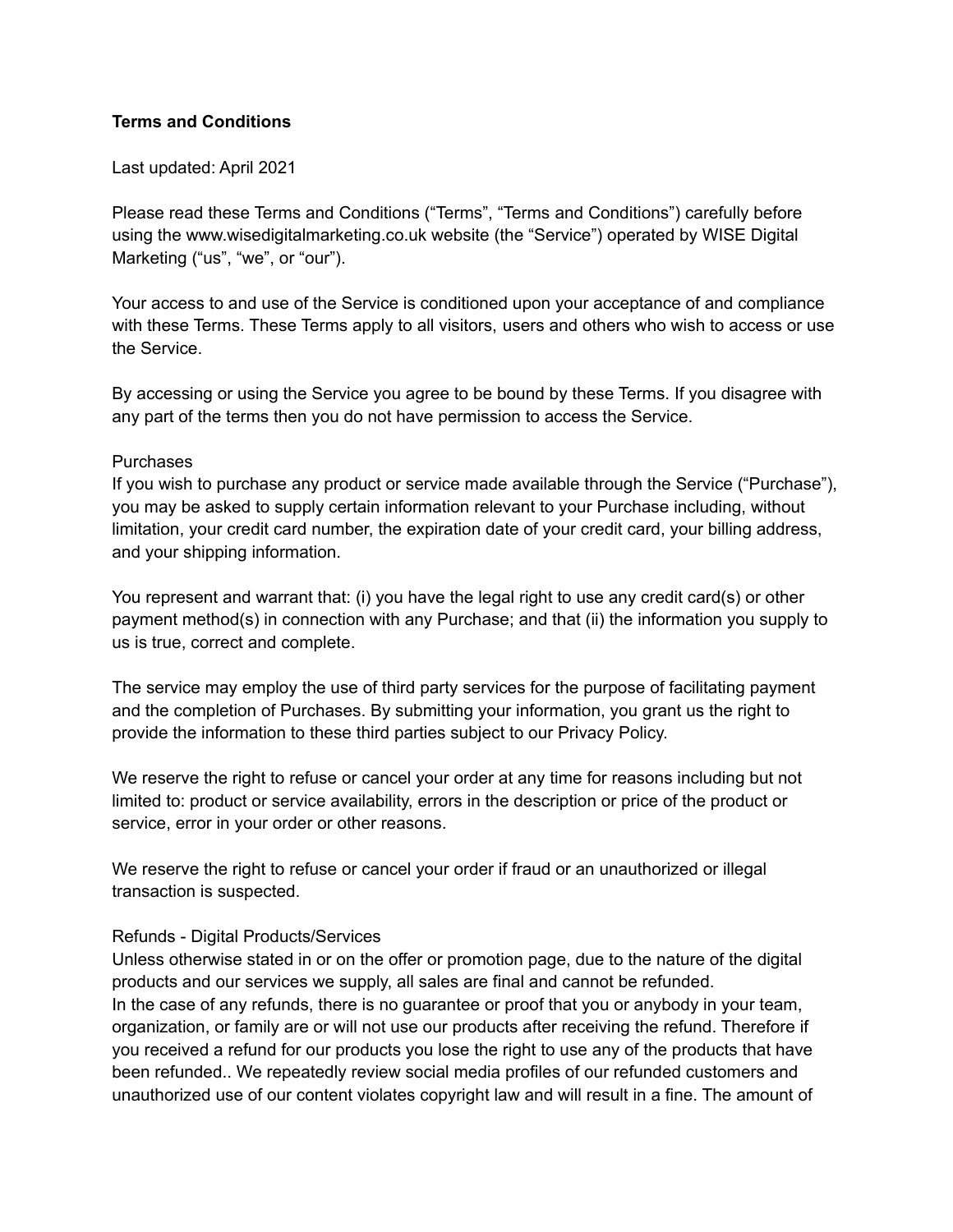the fine is \$ 5,000-25,000 depending on the significance of the violation.

Refund requests that meet certain internal criteria (e.g. duplicate order) will be granted at our discretion.

### Disclaimer

We have made every effort to accurately represent our products and services. The representation of the potential of our products and services is subject to our interpretation.

While the earning potential for people who use our products and services is usually very encouraging, you acknowledge that your earning potential is subject to many independent factors all of which vary from individual to individual and are often out of any individual's control.

We give no warranty or guarantee of any kind that you will experience any specific level of earnings by using our products and services.

Any examples we have provided should not be interpreted as any guarantee of earnings. We do not assert that our products and services represent a "get rich scheme".

Upon request we may assist you in the verification of claims of actual earnings and/or examples of actual results achieved, though we are under no obligation to do so.

We cannot and will not offer any direct financial advice, nor are we responsible for any financial decisions that you make. It is your sole responsibility to discuss the legality or financial soundness of any decision you make with a qualified professional before making such decision.

# Forward-Looking Statements

Information found in our products and services may contain information that includes forward-looking statements as defined by the private securities litigation reform act of 1995. We base any forward-looking statements solely upon our expectations of events that have not yet occurred.

You can easily identify such statements, as they do not relate specifically to any historical nor current facts. These statements use words such as anticipate, believe, estimate, expect, intend, plan, project, and other words that imply similar meaning in connection with a description of potential earnings and financial performance.

Any and all forward-looking statements used with our products and services are solely based on our opinion of earning potential. As there are many factors that will determine your actual results, we make no guarantees that you will achieve similar or any results from your use of our products and services.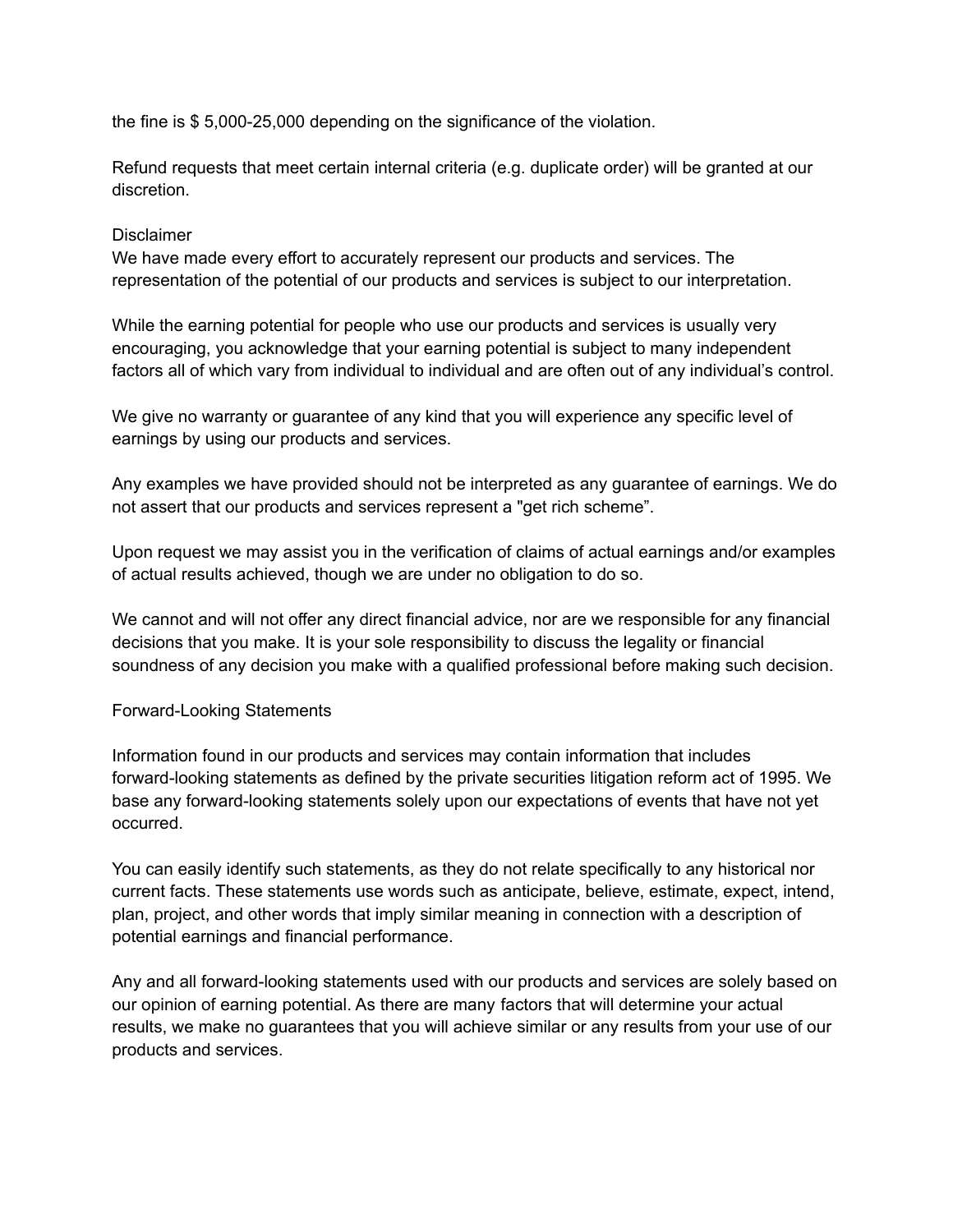## Availability, Errors and Inaccuracies

We are constantly updating product and service offerings on the Service. We may experience delays in updating information on the Service and in our advertising on other web sites. The information found on the Service may contain errors or inaccuracies and may not be complete or current. Products or services may be mispriced, described inaccurately, or unavailable on the Service and we cannot guarantee the accuracy or completeness of any information found on the Service.

We therefore reserve the right to change or update information and to correct errors, inaccuracies, or omissions at any time without prior notice.

### Contests, Sweepstakes and Promotions

Any contests, sweepstakes or other promotions (collectively, "Promotions") made available through the Service may be governed by rules that are separate from these Terms & Conditions. If you participate in any Promotions, please review the applicable rules as well as our Privacy Policy. If the rules for a Promotion conflict with these Terms and Conditions, the Promotion rules will apply.

### **Accounts**

When you create an account with us, you guarantee that you are above the age of 18, and that the information you provide us is accurate, complete, and current at all times. Inaccurate, incomplete, or obsolete information may result in the immediate termination of your account on the Service.

You are responsible for maintaining the confidentiality of your account and password, including but not limited to the restriction of access to your computer and/or account. You agree to accept responsibility for any and all activities or actions that occur under your account and/or password, whether your password is with our Service or a third-party service. You must notify us immediately upon becoming aware of any breach of security or unauthorized use of your account.

We reserve the right to refuse service, terminate accounts, remove or edit content, or cancel orders in our sole discretion.

# Intellectual Property

The Service and its original content, features and functionality are and will remain the exclusive property of WISE Digital Marketing and its licensors. The Service is protected by copyright, trademark, and other laws of both the UK and foreign countries. Our trademarks and trade dress may not be used in connection with any product or service without the prior written consent of WISE Digital Marketing.

# Links To Other Web Sites

Our Service may contain links to third party web sites or services that are not owned or controlled by WISE Digital Marketing.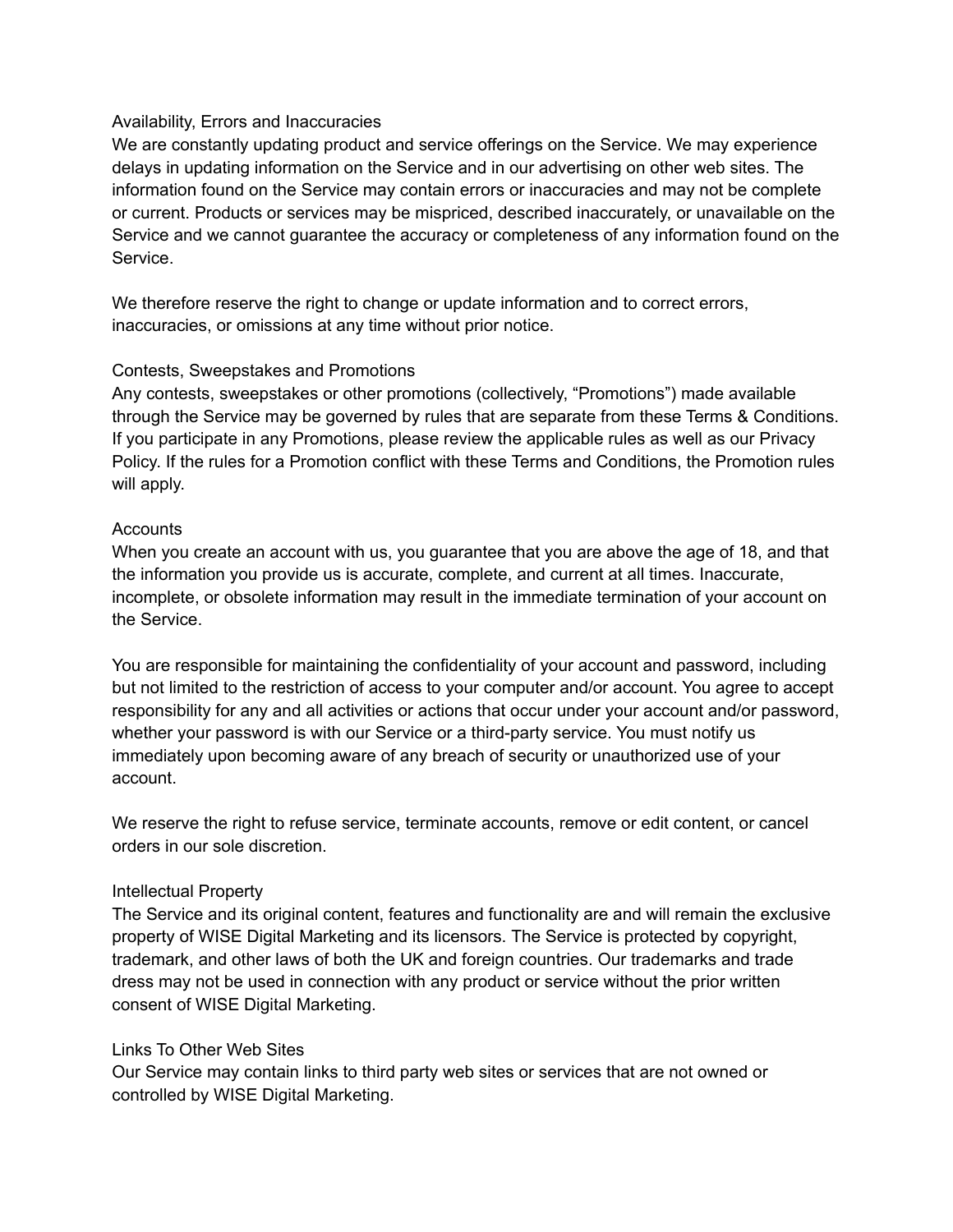WISE Digital Marketing has no control over, and assumes no responsibility for the content, privacy policies, or practices of any third party web sites or services. We do not warrant the offerings of any of these entities/individuals or their websites.

You acknowledge and agree that WISE Digital Marketing shall not be responsible or liable, directly or indirectly, for any damage or loss caused or alleged to be caused by or in connection with use of or reliance on any such content, goods or services available on or through any such third party web sites or services.

We strongly advise you to read the terms and conditions and privacy policies of any third party web sites or services that you visit.

### **Termination**

We may terminate or suspend your account and bar access to the Service immediately, without prior notice or liability, under our sole discretion, for any reason whatsoever and without limitation, including but not limited to a breach of the Terms.

If you wish to terminate your account, you may simply discontinue using the Service.

All provisions of the Terms which by their nature should survive termination shall survive termination, including, without limitation, ownership provisions, warranty disclaimers, indemnity and limitations of liability.

# Indemnification

You agree to defend, indemnify and hold harmless WISE Digital Marketing and its licensee and licensors, and their employees, contractors, agents, officers and directors, from and against any and all claims, damages, obligations, losses, liabilities, costs or debt, and expenses (including but not limited to attorney's fees), resulting from or arising out of a) your use and access of the Service, by you or any person using your account and password, or b) a breach of these Terms.

#### Limitation Of Liability

In no event shall WISE Digital Marketing, nor its directors, employees, partners, agents, suppliers, or affiliates, be liable for any indirect, incidental, special, consequential or punitive damages, including without limitation, loss of profits, data, use, goodwill, or other intangible losses, resulting from (i) your access to or use of or inability to access or use the Service; (ii) any conduct or content of any third party on the Service; (iii) any content obtained from the Service; and (iv) unauthorized access, use or alteration of your transmissions or content, whether based on warranty, contract, tort (including negligence) or any other legal theory, whether or not we have been informed of the possibility of such damage, and even if a remedy set forth herein is found to have failed of its essential purpose.

### Disclaimer